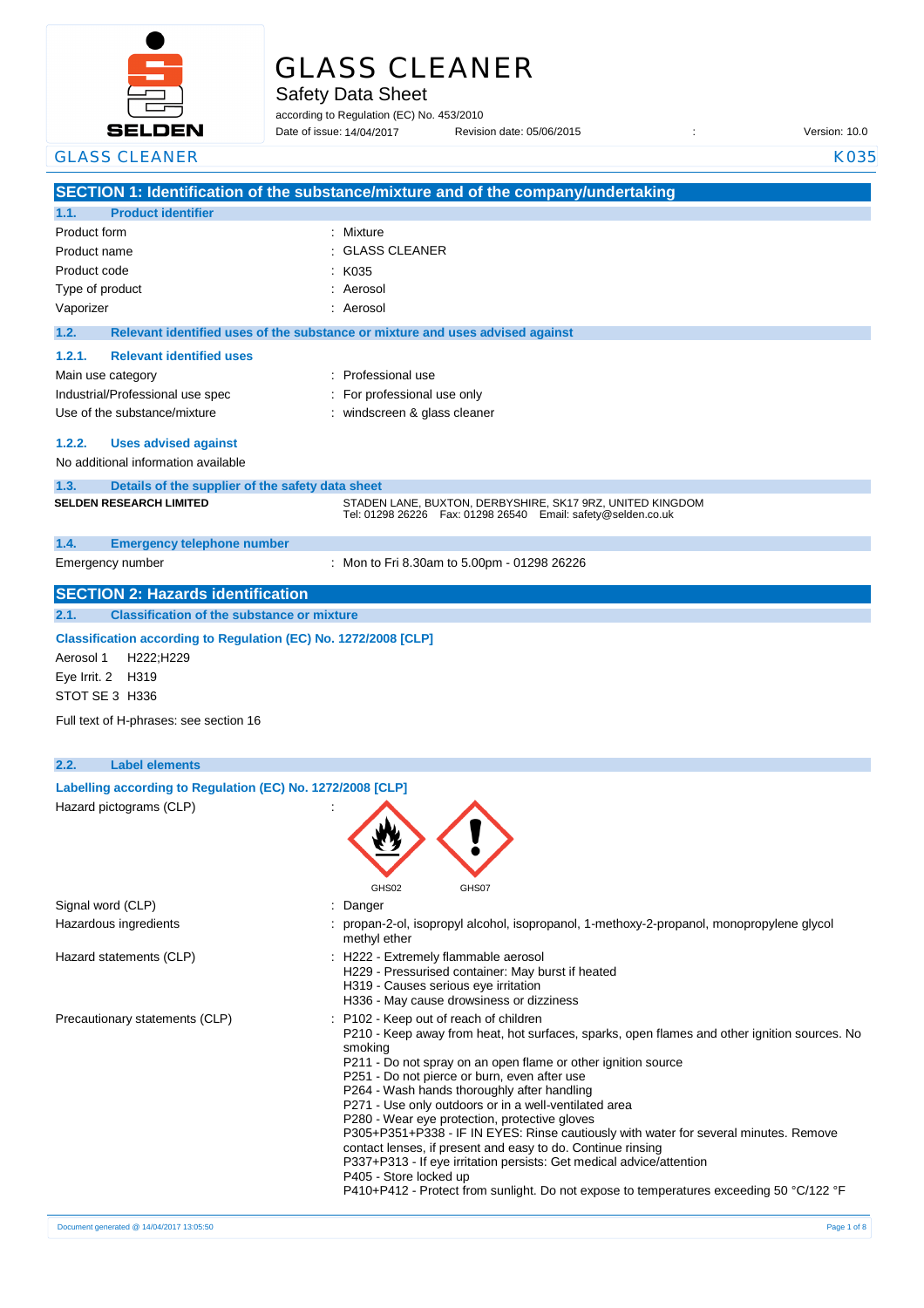# Safety Data Sheet

according to Regulation (EC) No. 453/2010

## **2.3. Other hazards**

#### No additional information available

### **SECTION 3: Composition/information on ingredients**

**3.1. Substance**

Not applicable

#### **3.2. Mixture**

| <b>Name</b>                                                                     | <b>Product identifier</b>                                                                              | %         | <b>Classification according to</b><br>Directive 67/548/EEC | <b>Classification according to</b><br><b>Regulation (EC) No.</b><br>1272/2008 [CLP] |
|---------------------------------------------------------------------------------|--------------------------------------------------------------------------------------------------------|-----------|------------------------------------------------------------|-------------------------------------------------------------------------------------|
| propan-2-ol, isopropyl alcohol,<br>isopropanol                                  | (CAS No) 67-63-0<br>(EC no) 200-661-7<br>(EC index no) 603-117-00-0<br>(REACH-no) 01-<br>2119457558-25 | $30 - 60$ | F: R11<br>Xi: R36<br>R67                                   | Flam. Liq. 2, H225<br>Eye Irrit. 2, H319<br>STOT SE 3, H336                         |
| butane<br>substance with national workplace exposure<br>$limit(s)$ (DK, GB, IE) | (CAS No) 106-97-8<br>(EC no) 203-448-7<br>(EC index no) 601-004-00-0                                   | $1 - 5$   | $F +: R12$                                                 | Flam. Gas 1, H220<br>Press, Gas                                                     |
| propane<br>substance with national workplace exposure<br>$limit(s)$ (DK, $IE$ ) | (CAS No) 74-98-6<br>(EC no) 200-827-9<br>(EC index no) 601-003-00-5                                    | $1 - 5$   | $F +: R12$                                                 | Flam. Gas 1. H220                                                                   |
| 1-methoxy-2-propanol, monopropylene<br>glycol methyl ether                      | (CAS No) 107-98-2<br>(EC no) 203-539-1<br>(EC index no) 603-064-00-3                                   | $1 - 5$   | R <sub>10</sub><br><b>R67</b>                              | Flam. Lig. 3, H226<br>STOT SE 3. H336                                               |

Full text of R- and H-phrases: see section 16

| <b>SECTION 4: First aid measures</b>                                                            |                                                                                                                                                                                                 |
|-------------------------------------------------------------------------------------------------|-------------------------------------------------------------------------------------------------------------------------------------------------------------------------------------------------|
| <b>Description of first aid measures</b><br>4.1.                                                |                                                                                                                                                                                                 |
| First-aid measures general                                                                      | : Get medical advice/attention if you feel unwell.                                                                                                                                              |
| First-aid measures after inhalation                                                             | : Remove person to fresh air and keep comfortable for breathing.                                                                                                                                |
| First-aid measures after skin contact                                                           | : Wash with plenty of soap and water.                                                                                                                                                           |
| First-aid measures after eye contact                                                            | : IF IN EYES: Rinse cautiously with water for several minutes. Remove contact lenses, if present<br>and easy to do. Continue rinsing. If eye irritation persists: Get medical advice/attention. |
| First-aid measures after ingestion                                                              | : Do NOT induce vomiting. Rinse mouth. Drink plenty of water. Get medical advice/attention.                                                                                                     |
| 4.2.<br>Most important symptoms and effects, both acute and delayed                             |                                                                                                                                                                                                 |
| Symptoms/injuries                                                                               | : Not expected to present a significant hazard under anticipated conditions of normal use.                                                                                                      |
| Symptoms/injuries after inhalation                                                              | : May cause respiratory irritation.                                                                                                                                                             |
| Symptoms/injuries after skin contact<br>: Repeated exposure may cause skin dryness or cracking. |                                                                                                                                                                                                 |
| Symptoms/injuries after eye contact<br>: Causes eye irritation.                                 |                                                                                                                                                                                                 |
| Symptoms/injuries after ingestion                                                               | : May cause a light irritation of the linings of the mouth, throat, and gastrointestinal tract.                                                                                                 |
| 4.3.                                                                                            | Indication of any immediate medical attention and special treatment needed                                                                                                                      |
| Treat symptomatically.                                                                          |                                                                                                                                                                                                 |
| <b>SECTION 5: Firefighting measures</b>                                                         |                                                                                                                                                                                                 |
| 5.1.<br><b>Extinguishing media</b>                                                              |                                                                                                                                                                                                 |

|             | Suitable extinguishing media                                        | : Carbon dioxide. Dry powder. Foam.                      |
|-------------|---------------------------------------------------------------------|----------------------------------------------------------|
| 5.2.        | Special hazards arising from the substance or mixture               |                                                          |
| Fire hazard |                                                                     | : Extremely flammable aerosol.                           |
|             | <b>Explosion hazard</b>                                             | : Explosion risk in case of fire.                        |
| 5.3.        | <b>Advice for firefighters</b>                                      |                                                          |
|             | Firefighting instructions                                           | : Use water spray or fog for cooling exposed containers. |
|             | <b>SECTION 6: Accidental release measures</b>                       |                                                          |
| 6.1.        | Personal precautions, protective equipment and emergency procedures |                                                          |
|             | General measures                                                    | : Remove ignition sources.                               |
| 6.1.1.      | For non-emergency personnel                                         |                                                          |
|             | Emergency procedures                                                | : Evacuate unnecessary personnel.                        |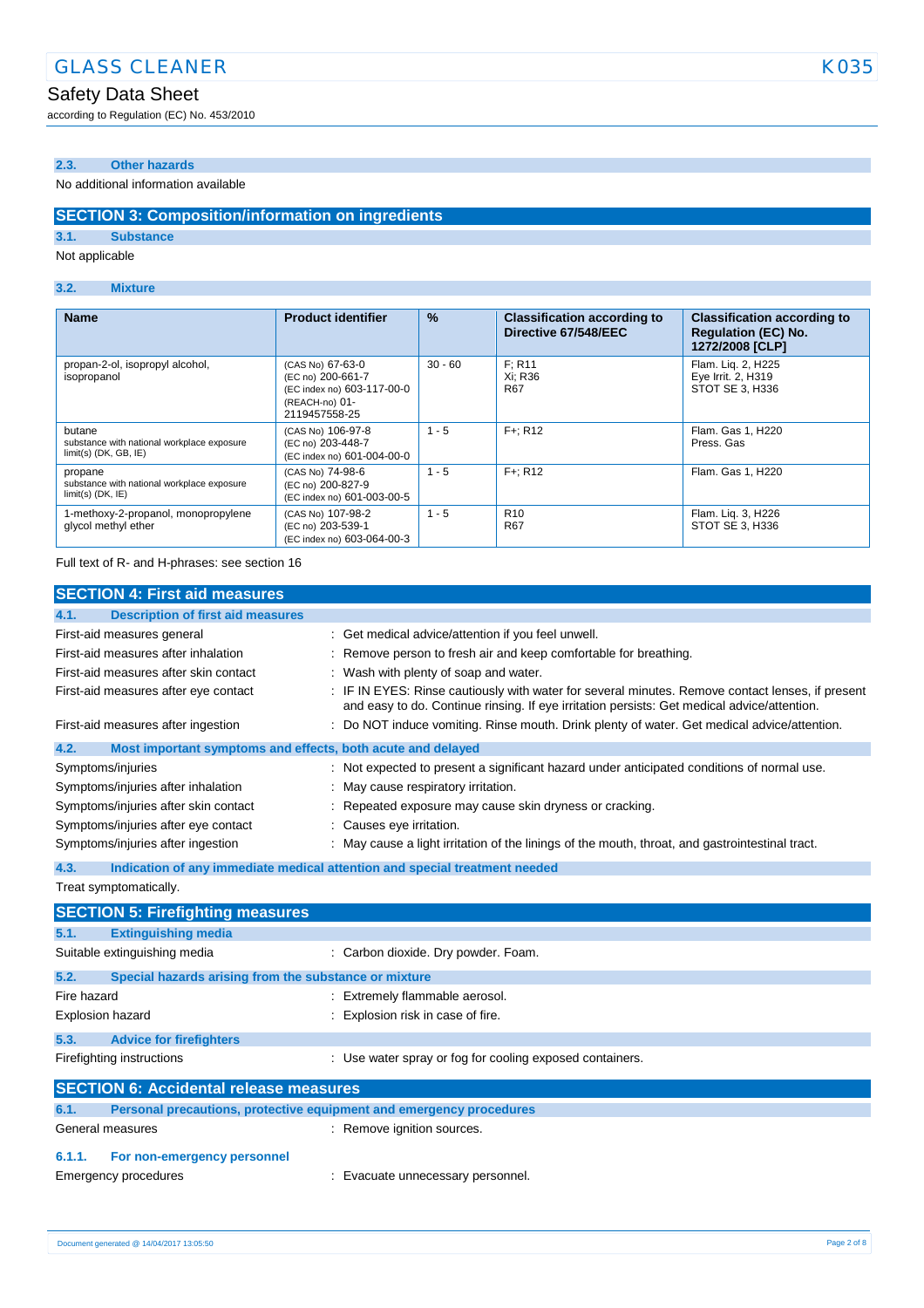| <b>GLASS CLEANER</b>                                                        | K035                                                                                                                              |
|-----------------------------------------------------------------------------|-----------------------------------------------------------------------------------------------------------------------------------|
| Safety Data Sheet                                                           |                                                                                                                                   |
| according to Regulation (EC) No. 453/2010                                   |                                                                                                                                   |
| For emergency responders<br>6.1.2.                                          |                                                                                                                                   |
| Protective equipment                                                        | : Use personal protective equipment as required.                                                                                  |
| 6.2.<br><b>Environmental precautions</b>                                    |                                                                                                                                   |
| Avoid release to the environment.                                           |                                                                                                                                   |
| Methods and material for containment and cleaning up<br>6.3.                |                                                                                                                                   |
| For containment                                                             | Collect spillage.                                                                                                                 |
| Methods for cleaning up                                                     | Soak up spills with inert solids, such as clay or diatomaceous earth as soon as possible.                                         |
| 6.4.<br><b>Reference to other sections</b>                                  |                                                                                                                                   |
|                                                                             | For further information refer to section 8: "Exposure controls/personal protection". For further information refer to section 13. |
| <b>SECTION 7: Handling and storage</b>                                      |                                                                                                                                   |
| <b>Precautions for safe handling</b><br>7.1.                                |                                                                                                                                   |
| Additional hazards when processed                                           | : Pressurized container: Do not pierce or burn, even after use.                                                                   |
| Precautions for safe handling                                               | Do not spray on an open flame or other ignition source.                                                                           |
| Hygiene measures                                                            | Do not eat, drink or smoke when using this product.                                                                               |
| 7.2.<br><b>Conditions for safe storage, including any incompatibilities</b> |                                                                                                                                   |
| <b>Technical measures</b>                                                   | Does not require any specific or particular technical measures.                                                                   |
| Storage conditions                                                          | Keep away from ignition sources. Protect from sunlight. Do not expose to temperatures<br>exceeding 50 °C/122 °F.                  |
| Incompatible products                                                       | Oxidizing agent. Strong acids. Strong bases.                                                                                      |

Incompatible materials **incompatible materials** : Direct sunlight. Heat sources. Sources of ignition. Special rules on packaging **interpretate and the Special rules** on packaging in the Keep only in original container.

### **7.3. Specific end use(s)**

No additional information available

# **SECTION 8: Exposure controls/personal protection**

#### **8.1. Control parameters**

| propan-2-ol, isopropyl alcohol, isopropanol (67-63-0) |                                                            |                         |
|-------------------------------------------------------|------------------------------------------------------------|-------------------------|
| Denmark                                               | Local name                                                 | Isopropylalkohol (2005) |
| Denmark                                               | Grænseværdie (langvarig) (mg/m <sup>3</sup> )              | 490 mg/m <sup>3</sup>   |
| Denmark                                               | Grænseværdie (langvarig) (ppm)                             | 200 ppm                 |
| Germany                                               | TRGS 900 Limitation of exposure peaks (mg/m <sup>3</sup> ) | 1000 mg/m <sup>3</sup>  |
| Ireland                                               | Local name                                                 | Isopropyl alcohol       |
| Ireland                                               | OEL (8 hours ref) (ppm)                                    | 200 ppm                 |
| Ireland                                               | OEL (15 min ref) (ppm)                                     | 400 ppm                 |
| Ireland                                               | Notes (IE)                                                 | <b>Sk</b>               |
| Netherlands                                           | Grenswaarde TGG 8H (mg/m <sup>3</sup> )                    | 650 mg/m <sup>3</sup>   |
| Netherlands                                           | Grenswaarde TGG 15MIN (mg/m <sup>3</sup> )                 | $0 \text{ mg/m}^3$      |
| United Kingdom                                        | Local name                                                 | Propan-2-ol             |
| United Kingdom                                        | WEL TWA (mg/m <sup>3</sup> )                               | 999 mg/m <sup>3</sup>   |
| United Kingdom                                        | WEL TWA (ppm)                                              | 400 ppm                 |
| United Kingdom                                        | WEL STEL (mg/m <sup>3</sup> )                              | 1250 mg/m <sup>3</sup>  |
| United Kingdom                                        | WEL STEL (ppm)                                             | 500 ppm                 |
| propane (74-98-6)                                     |                                                            |                         |
| Denmark                                               | Local name                                                 | Propan                  |
| Denmark                                               | Grænseværdie (langvarig) (mg/m <sup>3</sup> )              | 1800 mg/m <sup>3</sup>  |
| Denmark                                               | Grænseværdie (langvarig) (ppm)                             | 1000 ppm                |
| Ireland                                               | Local name                                                 | Propane                 |
| Ireland                                               | OEL (8 hours ref) (ppm)                                    | 1000 ppm                |
| Ireland                                               | Notes (IE)                                                 | Asphx                   |
| butane (106-97-8)                                     |                                                            |                         |
| Denmark                                               | Local name                                                 | n-Butan                 |
| Denmark                                               | Grænseværdie (langvarig) (mg/m <sup>3</sup> )              | 1200 mg/m <sup>3</sup>  |
| Denmark                                               | Grænseværdie (langvarig) (ppm)                             | 500 ppm                 |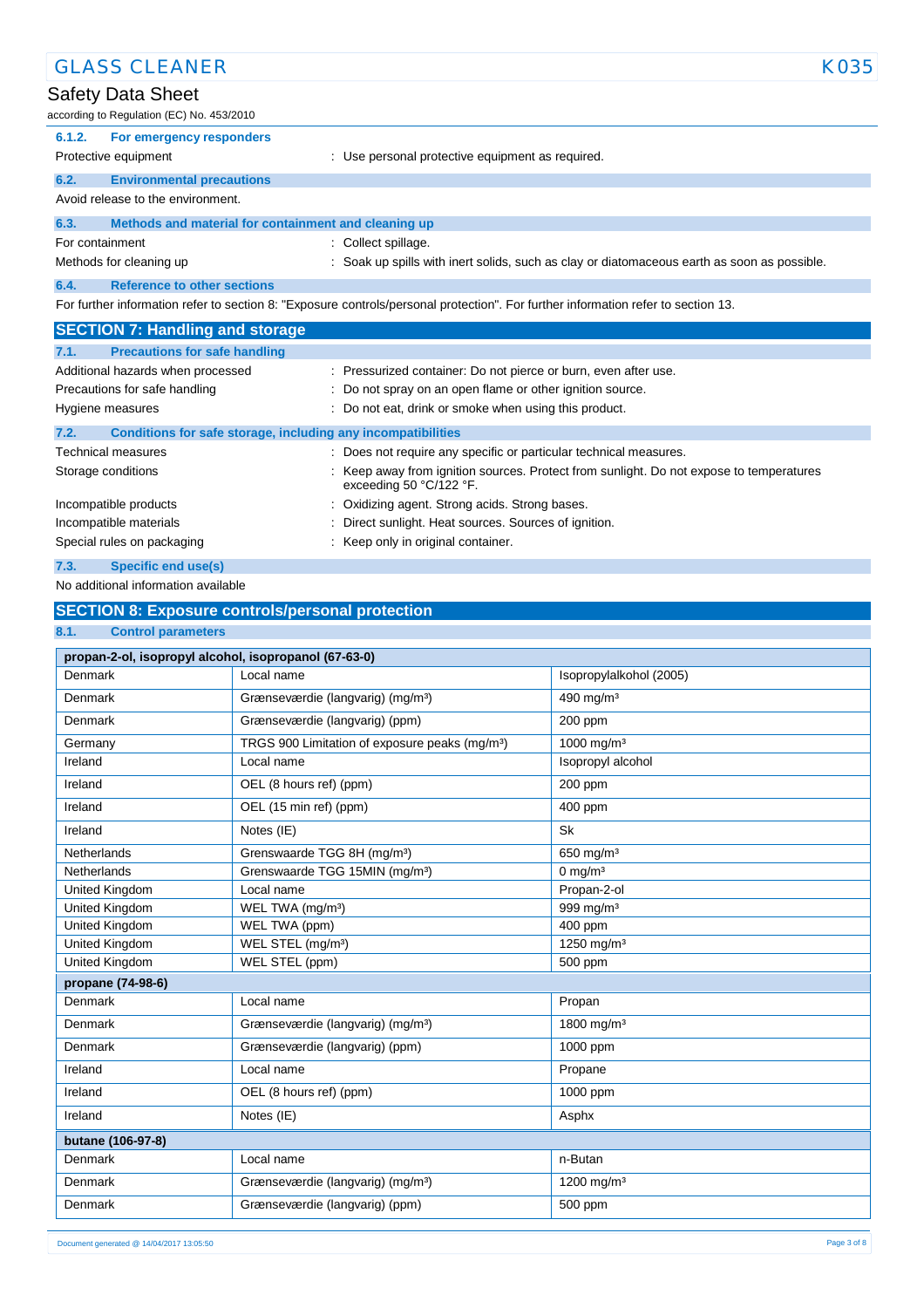# GLASS CLEANER KO35

# Safety Data Sheet

according to Regulation (EC) No. 453/2010

| butane (106-97-8) |                               |                                                                             |
|-------------------|-------------------------------|-----------------------------------------------------------------------------|
| Ireland           | Local name                    | <b>Butane</b>                                                               |
| Ireland           | OEL (8 hours ref) (ppm)       | 1000 ppm                                                                    |
| United Kingdom    | Local name                    | <b>Butane</b>                                                               |
| United Kingdom    | WEL TWA (mg/m <sup>3</sup> )  | 1450 mg/m <sup>3</sup>                                                      |
| United Kingdom    | WEL TWA (ppm)                 | 600 ppm                                                                     |
| United Kingdom    | WEL STEL (mg/m <sup>3</sup> ) | 1810 mg/m <sup>3</sup>                                                      |
| United Kingdom    | WEL STEL (ppm)                | 750 ppm                                                                     |
| United Kingdom    | Remark (WEL)                  | Carc, (only applies if Butane contains more than 0.1%<br>of buta-1,3-diene) |

#### **8.2. Exposure controls**



Materials for protective clothing : Not required for normal conditions of use

- Hand protection **in the contract of the Contract Servers** of Protective gloves
- Eye protection  $\qquad \qquad$ : Safety glasses
- Skin and body protection : Not required for normal conditions of use
- Respiratory protection : Not required for normal conditions of use

| <b>SECTION 9: Physical and chemical properties</b>            |                   |
|---------------------------------------------------------------|-------------------|
| Information on basic physical and chemical properties<br>9.1. |                   |
| Physical state                                                | Liquid            |
| Appearance                                                    | Aerosol.          |
| Colour                                                        | Colourless.       |
| Odour                                                         | characteristic.   |
| Odour threshold                                               | No data available |
| рH                                                            | No data available |
| Relative evaporation rate (butylacetate=1)                    | No data available |
| Melting point                                                 | No data available |
| Freezing point                                                | No data available |
| Boiling point                                                 | No data available |
| Flash point                                                   | No data available |
| Auto-ignition temperature                                     | No data available |
| Decomposition temperature                                     | No data available |
| Flammability (solid, gas)                                     | No data available |
| Vapour pressure                                               | No data available |
| Relative vapour density at 20 °C                              | No data available |
| Relative density                                              | 0.88              |
| Solubility                                                    | No data available |
| Log Pow                                                       | No data available |
| Viscosity, kinematic                                          | No data available |
| Viscosity, dynamic                                            | No data available |
| Explosive properties                                          | No data available |
| Oxidising properties                                          | No data available |
| <b>Explosive limits</b>                                       | No data available |
|                                                               |                   |

**9.2. Other information**

# No additional information available

### **SECTION 10: Stability and reactivity 10.1. Reactivity**

Pressurised container: May burst if heated.

#### **10.2. Chemical stability**

Stable under normal conditions.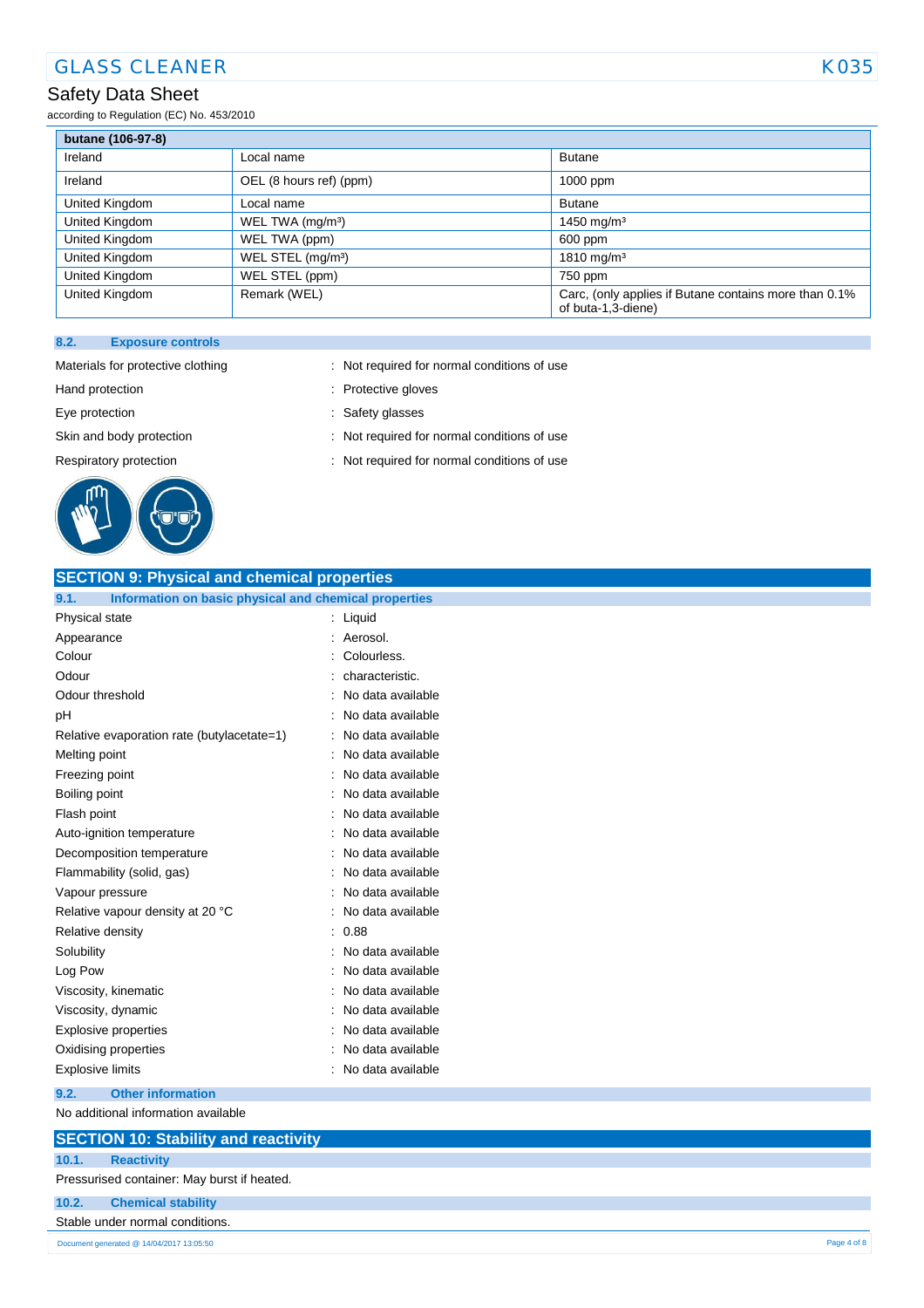|       | <b>GLASS CLEANER</b>                      | K035 |
|-------|-------------------------------------------|------|
|       | Safety Data Sheet                         |      |
|       | according to Regulation (EC) No. 453/2010 |      |
| 10.3. | <b>Possibility of hazardous reactions</b> |      |
|       | No additional information available       |      |
| 10.4. | <b>Conditions to avoid</b>                |      |
|       | Direct sunlight. Heat. Open flame.        |      |
| 10.5. | <b>Incompatible materials</b>             |      |
|       | No additional information available       |      |
| 10.6. | <b>Hazardous decomposition products</b>   |      |
|       | No additional information available       |      |

| <b>SECTION 11: Toxicological information</b>  |  |  |
|-----------------------------------------------|--|--|
| Information on toxicological effects<br>11.1. |  |  |
| : Not classified<br>Acute toxicity            |  |  |
| Skin corrosion/irritation<br>: Not classified |  |  |

| Serious eye damage/irritation                         | : Causes serious eye irritation.     |
|-------------------------------------------------------|--------------------------------------|
| Respiratory or skin sensitisation                     | : Not classified                     |
| Germ cell mutagenicity                                | : Not classified                     |
| Carcinogenicity                                       | : Not classified                     |
| Reproductive toxicity                                 | : Not classified                     |
| Specific target organ toxicity (single exposure)      | : May cause drowsiness or dizziness. |
| Specific target organ toxicity (repeated<br>exposure) | : Not classified                     |
| Aspiration hazard                                     | : Not classified                     |
| <b>GLASS CLEANER</b>                                  |                                      |
| Vaporizer                                             | Aerosol                              |

#### **SECTION 12: Ecological information 12.1. Toxicity**

| $\sim$<br>TUAIGHT                                     |                                    |  |
|-------------------------------------------------------|------------------------------------|--|
|                                                       |                                    |  |
| propan-2-ol, isopropyl alcohol, isopropanol (67-63-0) |                                    |  |
| LC50 fishes 1                                         | 9640 ma/l                          |  |
| EC50 other aquatic organisms 1                        | 13299 mg/l EC50 waterflea (48 h)   |  |
| EC50 other aquatic organisms 2                        | > 1000 mg/l IC50 algea (72 h) mg/l |  |
|                                                       |                                    |  |

#### **12.2. Persistence and degradability**

No additional information available

#### **12.3. Bioaccumulative potential**

| propan-2-ol, isopropyl alcohol, isopropanol (67-63-0) |                                           |                                          |  |  |  |  |
|-------------------------------------------------------|-------------------------------------------|------------------------------------------|--|--|--|--|
| Log Pow                                               |                                           | 0.14                                     |  |  |  |  |
| 12.4.                                                 | <b>Mobility in soil</b>                   |                                          |  |  |  |  |
| No additional information available                   |                                           |                                          |  |  |  |  |
| 12.5.                                                 | <b>Results of PBT and vPvB assessment</b> |                                          |  |  |  |  |
| No additional information available                   |                                           |                                          |  |  |  |  |
| 12.6.                                                 | Other adverse effects                     |                                          |  |  |  |  |
| No additional information available                   |                                           |                                          |  |  |  |  |
| <b>SECTION 13: Disposal considerations</b>            |                                           |                                          |  |  |  |  |
| 13.1.                                                 | <b>Waste treatment methods</b>            |                                          |  |  |  |  |
| Waste disposal recommendations                        |                                           | : Do not pierce or burn, even after use. |  |  |  |  |

#### **SECTION 14: Transport information**

In accordance with ADR / RID / IMDG / IATA / ADN

| 14.1.         | UN number |        |
|---------------|-----------|--------|
| UN-No. (ADR)  |           | : 1950 |
| UN-No. (IMDG) |           | : 1950 |
| UN-No.(IATA)  |           | : 1950 |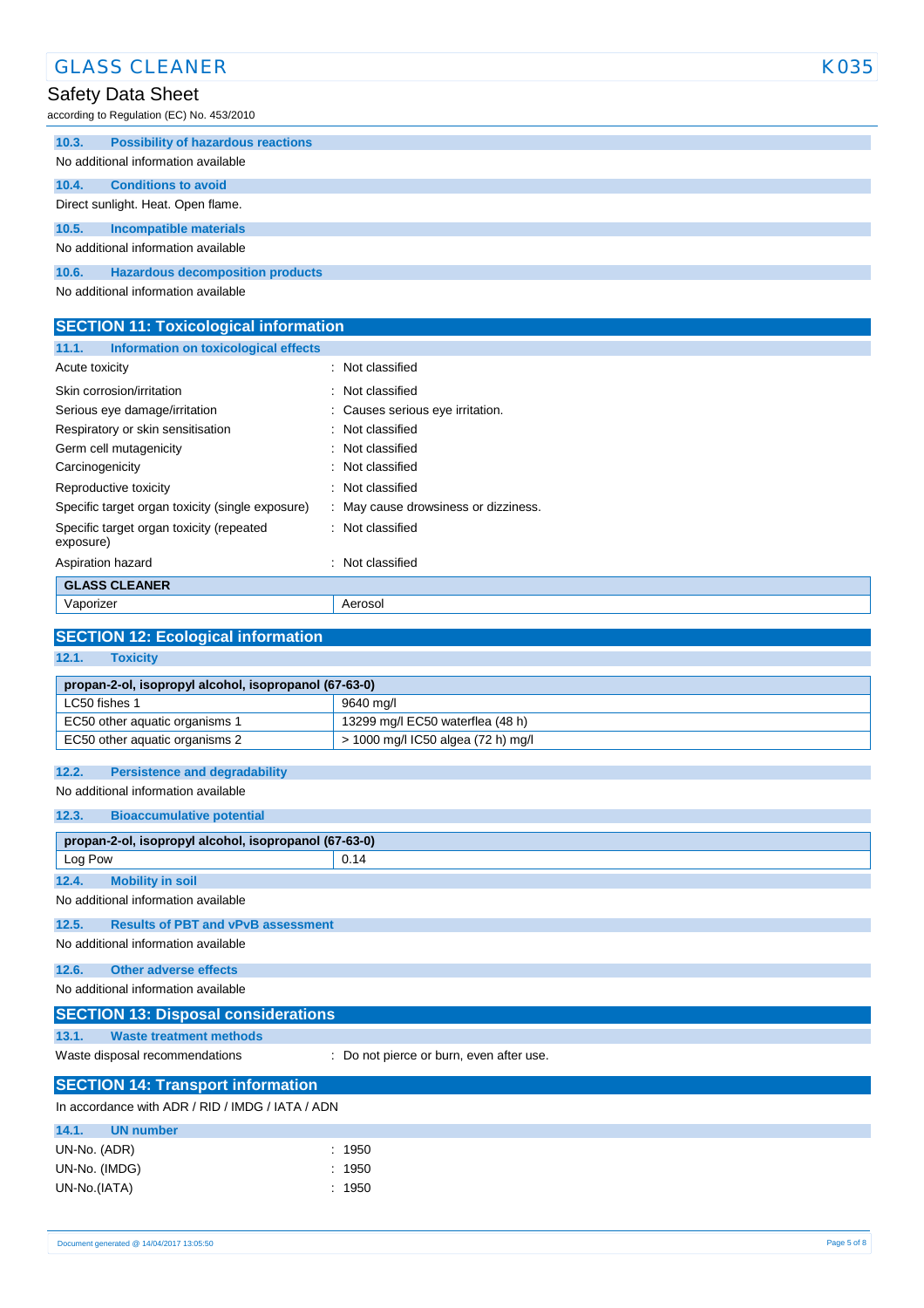| <b>GLASS CLEANER</b>                                      |                                          | <b>K035</b> |
|-----------------------------------------------------------|------------------------------------------|-------------|
| <b>Safety Data Sheet</b>                                  |                                          |             |
| according to Regulation (EC) No. 453/2010                 |                                          |             |
| 14.2.<br><b>UN proper shipping name</b>                   |                                          |             |
| Proper Shipping Name (ADR)                                | : AEROSOLS                               |             |
| Proper Shipping Name (IMDG)                               | : AEROSOLS                               |             |
| Proper Shipping Name (IATA)                               | : AEROSOLS, FLAMMABLE                    |             |
| Transport document description (ADR)                      | : UN 1950 AEROSOLS, 2.1, (D)             |             |
| Transport document description (IMDG)                     | : UN 1950 AEROSOLS, 2.1                  |             |
| 14.3.<br><b>Transport hazard class(es)</b>                |                                          |             |
| <b>ADR</b>                                                |                                          |             |
| Transport hazard class(es) (ADR)                          | : 2.1                                    |             |
| Danger labels (ADR)                                       | : 2.1                                    |             |
|                                                           |                                          |             |
| <b>IMDG</b>                                               |                                          |             |
| Transport hazard class(es) (IMDG)<br>Danger labels (IMDG) | : 2.1<br>: 2.1                           |             |
|                                                           |                                          |             |
|                                                           |                                          |             |
|                                                           |                                          |             |
|                                                           |                                          |             |
| <b>IATA</b>                                               |                                          |             |
| Transport hazard class(es) (IATA)                         | : 2.1                                    |             |
| Hazard labels (IATA)                                      | : 2.1                                    |             |
|                                                           |                                          |             |
|                                                           |                                          |             |
| 14.4.<br><b>Packing group</b>                             |                                          |             |
| Packing group (ADR)                                       | : Not applicable                         |             |
| Packing group (IMDG)                                      | : Not applicable                         |             |
| Packing group (IATA)                                      | : Not applicable                         |             |
| 14.5.<br><b>Environmental hazards</b>                     |                                          |             |
| Dangerous for the environment                             | : No                                     |             |
| Marine pollutant                                          | : No                                     |             |
| Other information                                         | : No supplementary information available |             |
| 14.6.<br><b>Special precautions for user</b>              |                                          |             |
| - Overland transport                                      |                                          |             |
| Classification code (ADR)                                 | : 5F                                     |             |
| Special provisions (ADR)                                  | : 190, 327, 344, 625                     |             |
| Limited quantities (ADR)                                  | : 1L                                     |             |
| Excepted quantities (ADR)                                 | $\therefore$ EO                          |             |
| Packing instructions (ADR)                                | : P207, LP02                             |             |
| Special packing provisions (ADR)                          | : PP87, RR6, L2                          |             |
| Mixed packing provisions (ADR)                            | :MP9                                     |             |
| Transport category (ADR)                                  | $\therefore$ 2                           |             |
| Special provisions for carriage - Packages<br>(ADR)       | $\therefore$ V14                         |             |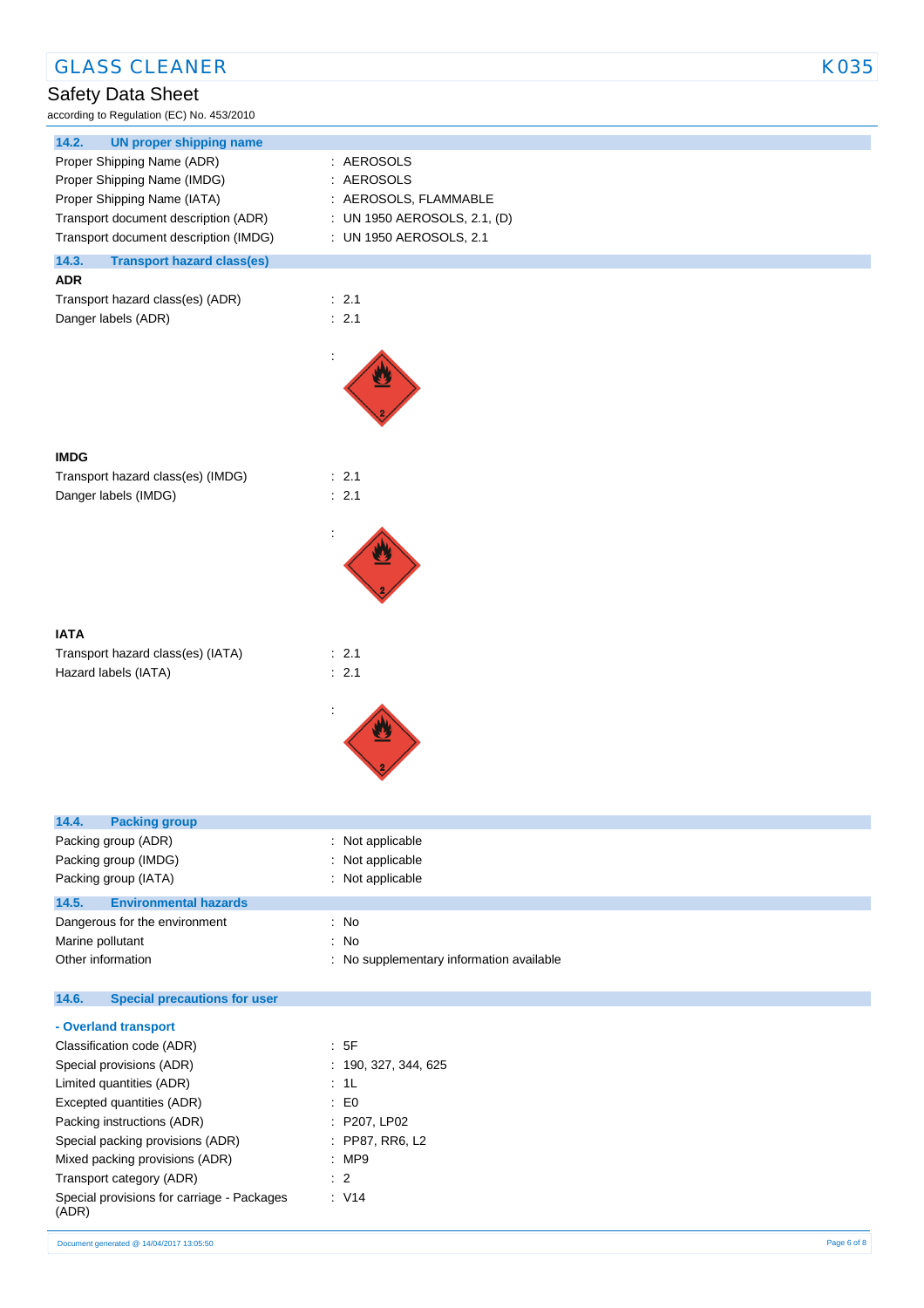| <b>GLASS CLEANER</b>                                                           | K035                                                                                           |  |  |
|--------------------------------------------------------------------------------|------------------------------------------------------------------------------------------------|--|--|
| Safety Data Sheet                                                              |                                                                                                |  |  |
| according to Regulation (EC) No. 453/2010                                      |                                                                                                |  |  |
| Special provisions for carriage - Loading,<br>unloading and handling (ADR)     | : CV9, CV12                                                                                    |  |  |
| Special provisions for carriage - Operation<br>(ADR)                           | : S2                                                                                           |  |  |
| Tunnel restriction code (ADR)                                                  | : D                                                                                            |  |  |
| - Transport by sea                                                             |                                                                                                |  |  |
| Special provisions (IMDG)                                                      | : 63, 190, 277, 327, 344, 959                                                                  |  |  |
| Limited quantities (IMDG)                                                      | : SP277                                                                                        |  |  |
| Excepted quantities (IMDG)                                                     | $\mathbf{E}$ = $\mathbf{E}$                                                                    |  |  |
| Packing instructions (IMDG)                                                    | : P207, LP02                                                                                   |  |  |
| Special packing provisions (IMDG)                                              | $:$ PP87, L2                                                                                   |  |  |
| EmS-No. (Fire)                                                                 | $:$ F-D                                                                                        |  |  |
| EmS-No. (Spillage)                                                             | S-U                                                                                            |  |  |
| Stowage category (IMDG)                                                        | : None                                                                                         |  |  |
| - Air transport                                                                |                                                                                                |  |  |
| PCA Excepted quantities (IATA)                                                 | $\mathbf{E}$ = $\mathbf{E}$                                                                    |  |  |
| PCA Limited quantities (IATA)                                                  | : Y203                                                                                         |  |  |
| PCA limited quantity max net quantity (IATA)                                   | : 30kgG                                                                                        |  |  |
| PCA packing instructions (IATA)                                                | : 203                                                                                          |  |  |
| PCA max net quantity (IATA)                                                    | : 75kg                                                                                         |  |  |
| CAO packing instructions (IATA)                                                | : 203                                                                                          |  |  |
| CAO max net quantity (IATA)                                                    | : 150kg                                                                                        |  |  |
| Special provisions (IATA)                                                      | $:$ A145, A167, A802                                                                           |  |  |
| ERG code (IATA)                                                                | : 10L                                                                                          |  |  |
| 14.7.                                                                          | Transport in bulk according to Annex II of MARPOL 73/78 and the IBC Code                       |  |  |
| IBC code                                                                       | : Not applicable.                                                                              |  |  |
| <b>SECTION 15: Regulatory information</b>                                      |                                                                                                |  |  |
| 15.1.                                                                          | Safety, health and environmental regulations/legislation specific for the substance or mixture |  |  |
| 15.1.1.<br><b>EU-Regulations</b>                                               |                                                                                                |  |  |
| Contains no substances with Annex XVII restrictions                            |                                                                                                |  |  |
| Contains no substance on the REACH candidate list                              |                                                                                                |  |  |
| Contains no REACH Annex XIV substances                                         |                                                                                                |  |  |
| 15.1.2.<br><b>National regulations</b>                                         |                                                                                                |  |  |
| Germany                                                                        |                                                                                                |  |  |
| VwVwS Annex reference                                                          | : Water hazard class (WGK) 1, slightly hazardous to water (Classification according to VwVwS,  |  |  |
|                                                                                | Annex 4)                                                                                       |  |  |
| 12th Ordinance Implementing the Federal<br>Immission Control Act - 12. BlmSchV | : Is not subject of the 12. BlmSchV (Hazardous Incident Ordinance)                             |  |  |
| <b>Denmark</b>                                                                 |                                                                                                |  |  |
| Recommendations Danish Regulation                                              | : Young people below the age of 18 years are not allowed to use the product                    |  |  |
| 15.2.<br><b>Chemical safety assessment</b>                                     |                                                                                                |  |  |
| No additional information available                                            |                                                                                                |  |  |
| <b>SECTION 16: Other information</b>                                           |                                                                                                |  |  |

#### Full text of R-, H- and EUH-phrases:

| Aerosol 1    | Aerosol, Category 1                                                    |
|--------------|------------------------------------------------------------------------|
| Eye Irrit. 2 | Serious eye damage/eye irritation, Category 2                          |
| Flam. Gas 1  | Flammable gases, Category 1                                            |
| Flam. Lig. 2 | Flammable liquids, Category 2                                          |
| Flam. Lig. 3 | Flammable liquids, Category 3                                          |
| Press, Gas   | Gases under pressure                                                   |
| STOT SE 3    | Specific target organ toxicity — Single exposure, Category 3, Narcosis |